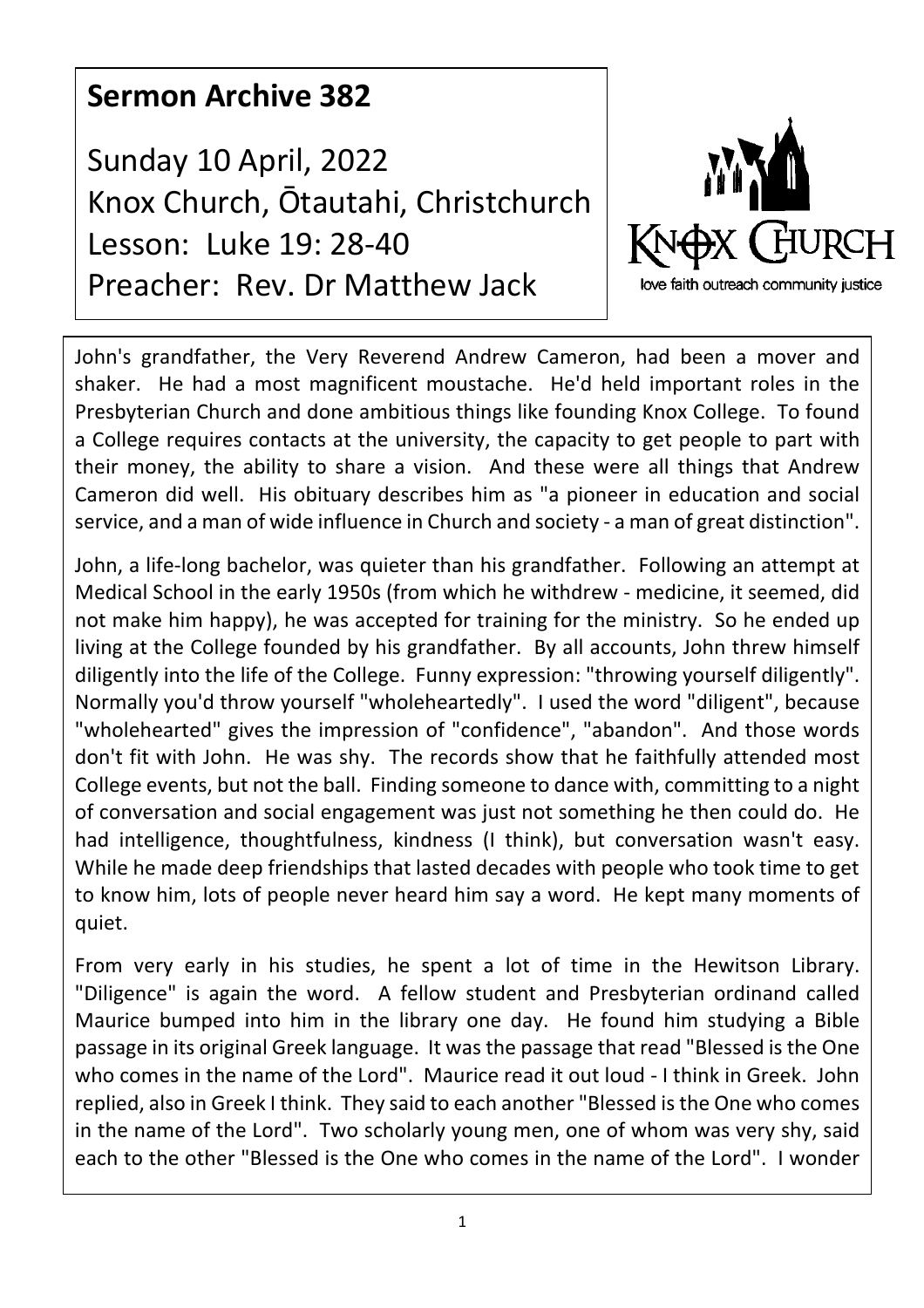if John felt like Maurice, who had come into the library and fashioned a conversation for someone who found conversation difficult, was in fact a perfect manifestation of "someone come in the name of the Lord" - a God-send person.

I did not notice it myself, but I understand that John and Maurice would often, over the next seventy years of their friendship, greet one another with the expression: "blessed is the One who comes in the name of the Lord". Other people used more standard forms of greeting (hello, good morning, even latterly Kia ora, but these two had their holy text and private practice.

Maurice spoke at John's funeral earlier this year. He it was who made the observation that John had avoided the Knox College ball. He it was who acknowledged John's shyness - and saluted the quiet man for whom speaking required a lot of courage. He talked about a gentle, quiet friendship of seventy years. And when he had finished speaking of all this, he put his hand on the coffin and said "John, blessed is the One who comes in the name of the Lord". Then he returned to his seat.

-ooOoo-

Hey! Shall we go to the library together, and check out a Bible passage? Let's let it be the story of someone riding into Jerusalem. The entrance can't be described as a grand one, since the person's riding a colt. No war horse for this rider - just a little donkey. And yes, there's reasonably recent scholarship arguing that it's staged in a deliberately "down home", satirical style in order to mock the overblown war imagery used by the Romans in their processions - fretting their hour upon the stage - full of sound and fury, signifying nothing. But that's kind of like another sermon not being preached today. Here we have no one grand or boastful, riding simply into a city. And the people who see it, not distracted by anything grand, find themselves shouting out that this is God being brought into their midst. This is no "welcome to the city, visitor". This is no standard secular greeting used by everybody else (hello, good morning, Kia ora). No, this reaction is saying "you are bringing God into this moment. You are "God-ing" this place. Your coming is a "coming in the name of the Lord". This is what they're saying.

Immediately, of course, there's an objection. It comes from the Pharisees, who are like the censorious librarian of old doesn't allow talk in the library. They want the people to hush, to not speak. "Tell them to be quiet, Jesus", they say. Whereupon Jesus replies: "I tell you, if these were silent, the stones would shout out."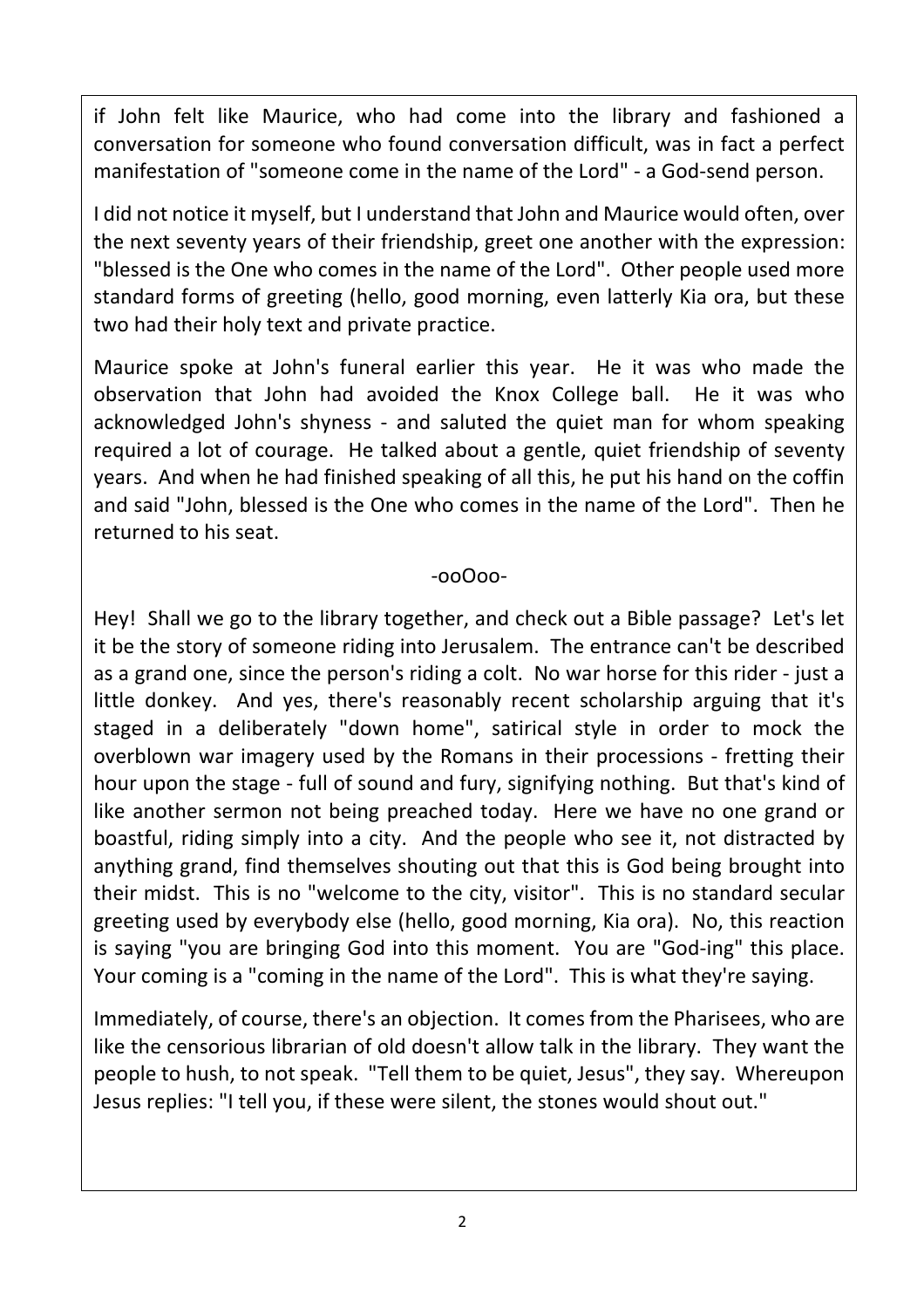When God graces the moment, when God is present in the place, even stones find a voice. You can't stop it. That's just what happens to creation when God is perceived as present. A new speaking, a new praising, a new conversation between friends in the faith. When God rides into that space within which we live, stones start to sing. It doesn't matter how strongly the Pharisees object. It doesn't matter how much they want the voice hushed up; when God arrives, there is no stopping the song.

I wonder what that means. Obviously, by telling the story of John and Maurice, and the friendship that came out of a Bible reading, by speaking of a friendship created around a Palm Sunday praise, by describing a friendship that was the context for John to find confidence to speak, despite his being shy, I'm saying something about the presence of Christ - Christ being present when one human being cares for another. That's why I tell the story of "blessed is the One who comes in the name of the Lord". But there's another side to this coin - a side that expresses how the Pharisees' call for silence can never actually work. It's a story about the persistence of the Church's speaking.

We have the case of a silent Russian bishop and the stone-song of Rowan Williams, one time Archbishop of Canterbury and a bit of an expert on the topic of the Eastern Orthodox Christian tradition - the tradition of much of the church currently in Russia. In a recent BBC radio interview [https://www.bbc.co.uk/sounds/play/p0bz1sjk?fbclid=IwAR1bTjozTvPvsY15cB9zn KzSpI\_bCL1176Df12A2m0J6FT7qbNU6M8YZ-sQ], Archbishop Williams notes that the Patriarch of Moscow, Patriarch Kirill, so far has said nothing about the situation Ukraine. Is his silence something of the sort of desire the Pharisees have for the people be quiet? In response to the question "do you think the Russian Orthodox Church is being used by Vladimir Putin, or do you think there's a kind of meeting of minds here", Archbishop Williams says: *"I suspect that Putin really does believe the story that he's telling the world about the Russian world, the Russian sphere of influence, the integral, historical Russian identity - but it certainly suits him to have a fairly compliant church establishment. And the church establishment, conversely, does quite well out of Putin's regime - lots of expensive new churches being built, lots of privileges for the church hierarchy."*

To the question "To what extent can you sympathise with Patriarch Kirill in believing that they are battling for the survival of their unique Russian culture, they're defending Orthodox Christianity from the Godless West", the archbishop replies: *"I can understand how that works; what I can't understand, and can't begin to*